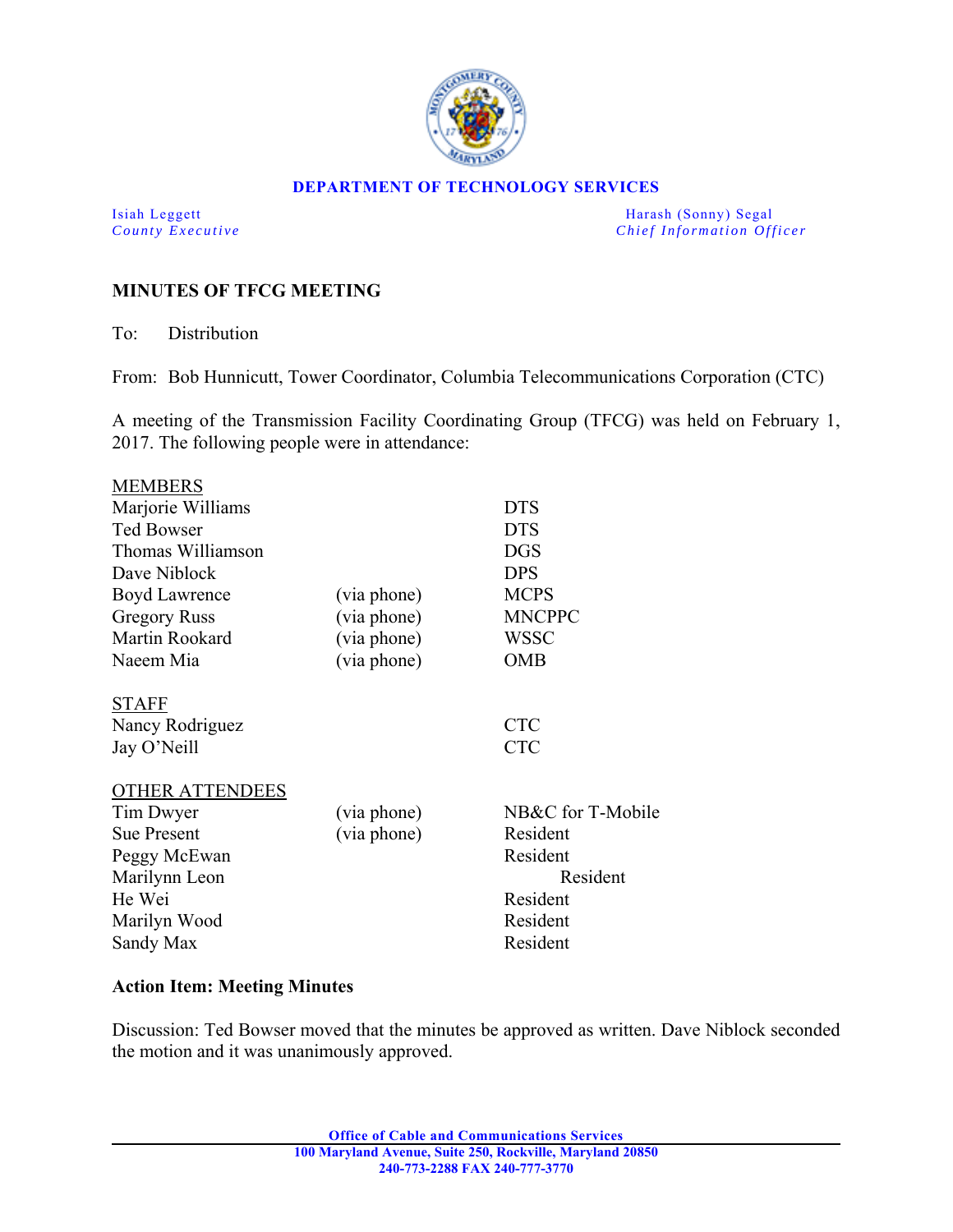Minutes of TFCG Meeting Held February 1, 2017 Page 2 of 3

**Discussion**: Marjorie Williams noted that the application at the East Gate Recreation Center listed as a discussion item for today's meeting has been removed from the agenda. The TFCG committee reviewed the application at our June 22, 2016 meeting. The application for the East Gate Recreation Center was recommended on the condition of an approval of a Conditional Use from the Office of Zoning and Hearings(OZAH). Verizon Wireless filed an application with OZAH on September 20, 2016. The applicant met with MNCPPC in December and January and alternative designs for the monopole were discussed. MNCPPC asked that Verizon Wireless modify their application to address aesthetic concerns. The revised application will be submitted to OZAH and a Public Hearing will be scheduled.

# **Action Item: Consent Agenda**

1. *Application number*: 201702-12 *Type*: Minor Modification *Received*: 06 January 2017 *Applicant*: Verizon Wireless *Site Name/Location*: Takoma Tower / 7051 Carroll Avenue, Takoma Park *Zoning Standard*: C-1, Limited Use *Property Owner*: Takoma Tower LP **Description**: Replace five 72"-high panel antennas and replace six RRHs at the 114', 125', and 129' levels on a 115'-high apartment building. *Tower Coordinator Recommendation*: Recommended

2. *Application number*: 201702-13 *Type*: Minor Modification *Received*: 06 January 2017 *Applicant*: Verizon Wireless *Site Name/Location*: Bullis Prep School / 10601 Falls Road, Potomac *Zoning Standard*: RE-2, Limited Use *Property Owner*: Bullis School Inc. *Description*: Replace twelve panel antennas, six 51"-high and six 72"-high, and add three RRHs, at the 130' level on a 130'-high monopole. *Tower Coordinator Recommendation*: Recommended

**Motion:** Dave Niblock moved that all items on the Consent Agenda be recommended. Thomas Williamson seconded the motion and it was unanimously approved.

# **Regular Agenda**

3. *Application number*: 201702-09 *Type*: Co-location *Received*: 27 December 2016 *Applicant*: T-Mobile *Site Name/Location*: White Oak Apartments / 11550 Stewart Lane, Silver Spring *Zoning Standard*: R-20, Limited Use *Property Owner*: Percontee, Inc. *Description*: Attach up to nine panel antennas, three 93"-high and three 56"-high, and one 2'wide dish antenna, at the  $73'$  and  $75'$  levels on a  $64'$ -high apartment building. *Tower Coordinator Recommendation*: Recommended

Nancy Rodriguez summarized the application noting that six antennas will be installed now and three antennas in the future, as well as their equipment which will be added to the rooftop. Sprint